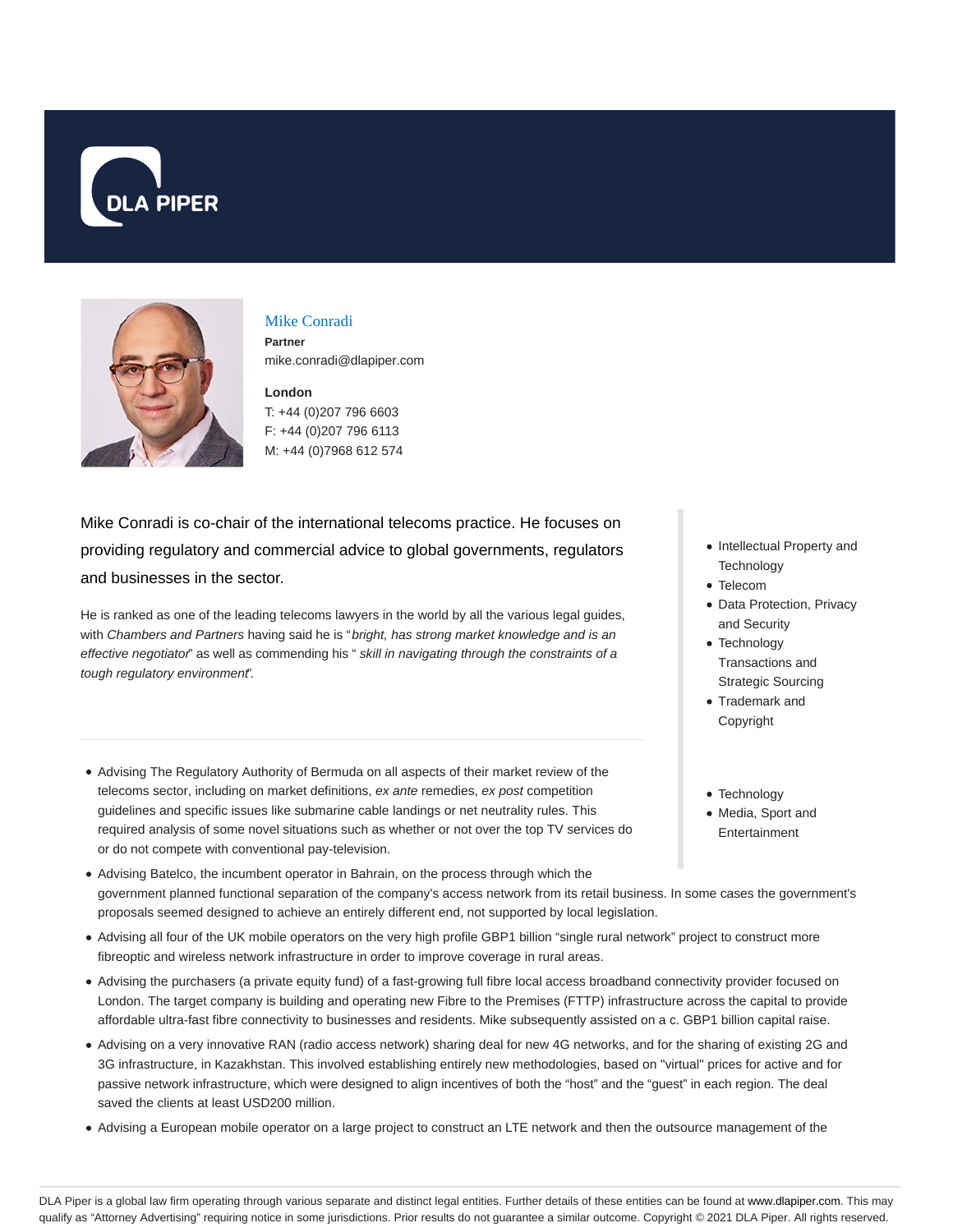network infrastructure. The vendor was Huawei though other bidders as part of the tender included Ericsson and ZTE and the contract was valued in excess of EUR500 million.

- Advising on the competitive procurement of a US\$1bn digital business support system (DBSS) for use by a group of companies within an international telecoms group for use in more than 5 countries over a 7 year period. This involved using the DLA Piper "Key Business Terms" online tool, which is designed to maximise a customer's negotiating leverage at the time a tender is most competitive, without incurring significant time or legal costs. We completed the whole procurement in less than 4 months.
- Advising on acquisition by BTG Pactual of the Globenet South American fibreoptic cable system in Brazil (c. USD750 million) the largest ever purely submarine cable acquisition with many interesting features (it was structured as a sale and leaseback - using a model that had never before been applied to this sector).
- Advising on the Hibernia Express low-latency trans-Atlantic fibreoptic system (USD200 million) where our work included the system supply negotiations - these had some very unique features because of the overriding need to achieve the latency target; we also advised an equity investor in the overall company.

#### CREDENTIALS

#### Professional Qualifications

Solicitor of the Senior Courts of England and Wales

## **Recognitions**

Mike is ranked as a leading telecoms lawyer by various legal guides, with Chambers having described his "ability to grasp complex technical points quickly", as well as commending his "skill in navigating through the constraints of a tough regulatory environment". The guides have also said that he is "bright, has strong market knowledge and is an effective negotiator".

# **Education**

Oxford University, Politics Philosophy and Economics

### **Memberships**

Admitted to the roll in New South Wales, Australia and in the Republic of Ireland

### **INSIGHTS**

# **Publications**

**Digital infrastructure in a post-pandemic world**

01 July 2021

TechLaw Podcast

In episode 39 of our TechLaw podcast series Sean Williams, Chairman of London-based fibre networks, G.Network Communications and Grain Connect Limited, joins DLA Piper partner, Mike Conradi, to discuss the recent explosion in demand for fibre networks in light of the pandemic. This fascinating exchange sheds light on the ever growing need for stable and resilient broadband connectivity along with the investment opportunity it presents over the next five years. Join Sean and Mike as they continue the conversation at our fifth European Technology Summit on the 5th October 2021.

DLA Piper TechLaw Podcast Series · Digital infrastructure in a post-pandemic world

**Expanding into Africa: Regulatory challenges for satellite broadband providers**

DLA Piper is a global law firm operating through various separate and distinct legal entities. Further details of these entities can be found at www.dlapiper.com. This may qualify as "Attorney Advertising" requiring notice in some jurisdictions. Prior results do not guarantee a similar outcome. Copyright @ 2021 DLA Piper. All rights reserved.